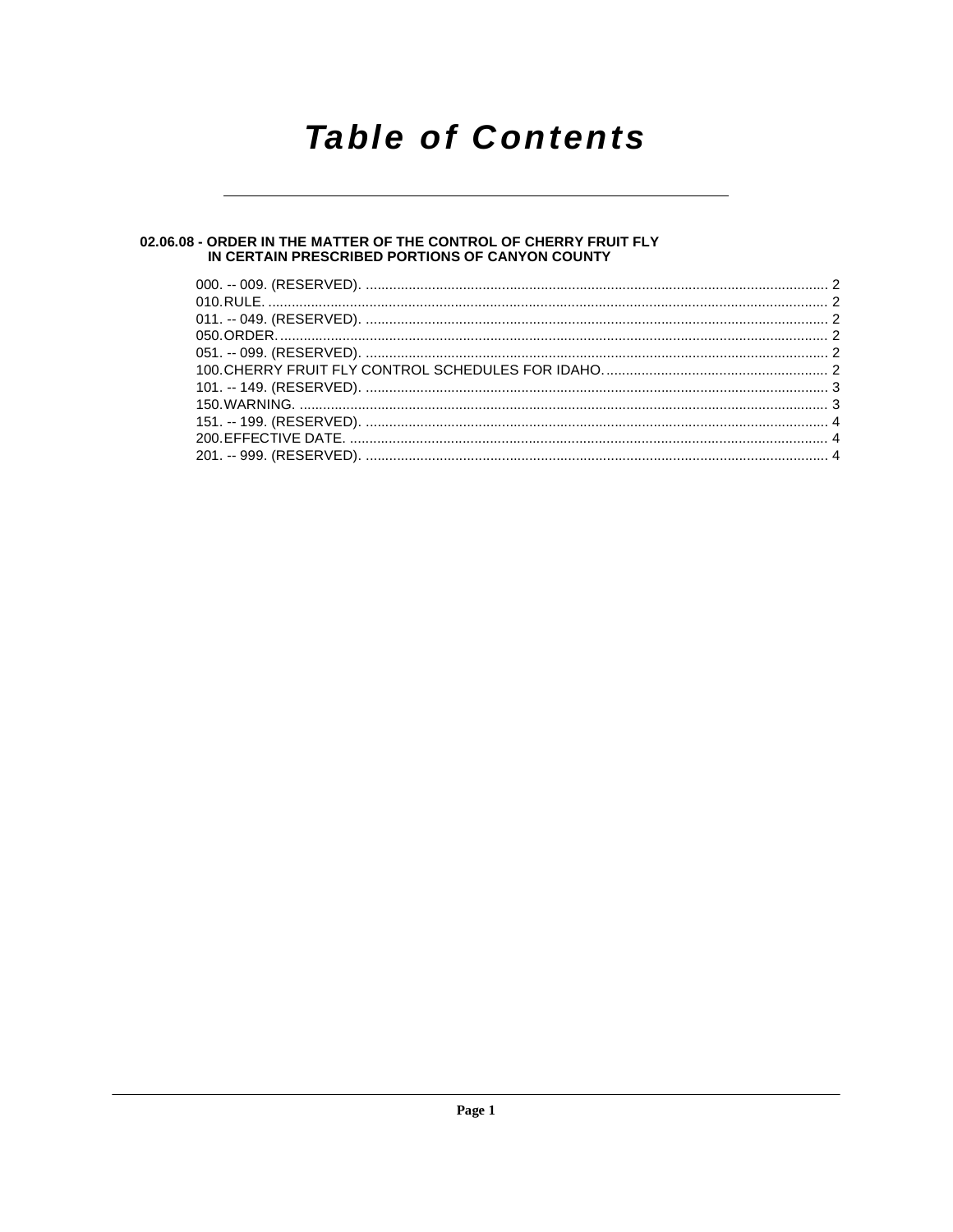#### **IDAPA 02 TITLE 06 Chapter 08**

#### **02.06.08 - ORDER IN THE MATTER OF THE CONTROL OF CHERRY FRUIT FLY IN CERTAIN PRESCRIBED PORTIONS OF CANYON COUNTY**

#### <span id="page-1-1"></span><span id="page-1-0"></span>**000. -- 009. (RESERVED).**

<span id="page-1-2"></span>**010. RULE.**  Adopted April 6, 1966. (4-27-66)

#### <span id="page-1-3"></span>**011. -- 049. (RESERVED).**

#### <span id="page-1-11"></span><span id="page-1-4"></span>**050. ORDER.**

<span id="page-1-9"></span>**01. Area Covered By Order**. It is hereby ordered, and this does order, that the following described portion of Canyon County, Idaho, be, and the same hereby is, designated as an area infested with cherry fruit flies, Rhagoletis cingulata and/or Rhagoletis fausta, to wit: Commencing at the corner common to Sections 22, 23, 26 and 27 of Township 4 North, Range 5 West, Boise, Meridian; thence South to the Snake River to the point formed by section line between Sections 11 and 14 in Township 2 North, Range 4 West, Boise, Meridian; then East along said section line projected to where said line meets Lake Lowell; thence northwesterly across Lake Lowell to a point on the section line between Sections 26 and 27 of Township 3 West, Range 3 North, Boise, Meridian where said line meets Lake Lowell; then North along said section line to a point which is the corner common to Sections 10, 11, 14 and 15 of Township 3 North, Range 3 West, Boise, Meridian; thence West to a point, the west corner common to Sections 7, 12, 13 and 18, Township 3 North, Range 3 West Boise, Meridian; thence North to a point the east corner common to Sections 1 and 12, Township 3 North, Range 4 West, Boise, Meridian; thence West to a point the corner common to Sections 2, 3, 10 and 11, Township 3 North, Range 4 West, Boise, Meridian; thence North to a point which is the section corner common to Sections 26, 27, 34 and 35 of Township 4 North, Range 4 West, Boise, Meridian; thence West to a point which is the section corner common to Sections 27, 28, 33 and 34 of Township 4 North, Range 4 West, Boise, Meridian; thence North to a point which is the section corner common to Sections 21, 22, 27 and 28, Township 4 North, Range 4 West, Boise, Meridian; thence West to the point of beginning. (4-27-66)

**02. Affected Parties**. It is further ordered that each and every person in charge or possession of any cherry tree or trees in the above described infested area of Canyon County, Idaho, shall spray or cause to be sprayed at his own expense, said tree or trees at the following times during the 1966 season and each season thereafter until this order is rescinded: (4-27-66) order is rescinded:

- <span id="page-1-8"></span>a. Within four (4) days after the emergence of the first cherry fruit fly in the county; (4-27-66)
- b. Approximately in ten (10) day intervals thereafter until the cherries are harvested; and (4-27-66)
- <span id="page-1-7"></span>c. Within a reasonable time after the harvest of the cherries; (4-27-66)

d. The date to commence such spraying operations will be published in the Idaho Statesman and the office Press newspapers and posted by the County Commissioners. (4-27-66) The Idaho Free Press newspapers and posted by the County Commissioners.

**03. Additional Spraying Responsibilities**. It is further ordered that such duty to spray said cherry trees includes a similar duty to spray all parts of any type of tree within twenty (20) feet of any portion of a cherry tree. tree.  $(4-27-66)$ 

<span id="page-1-12"></span>04. Required Spray Materials. It is further ordered that such spraying is to be effected by the use of one of the following spray materials and methods as recommended by the Department of Entomology of the College of Agriculture of the University of Idaho. (4-27-66) Agriculture of the University of Idaho.

#### <span id="page-1-5"></span>**051. -- 099. (RESERVED).**

#### <span id="page-1-10"></span><span id="page-1-6"></span>**100. CHERRY FRUIT FLY CONTROL SCHEDULES FOR IDAHO.**

Cherry fruit fly control with chemicals is very effective if properly timed with fly emergence. Normally the first flies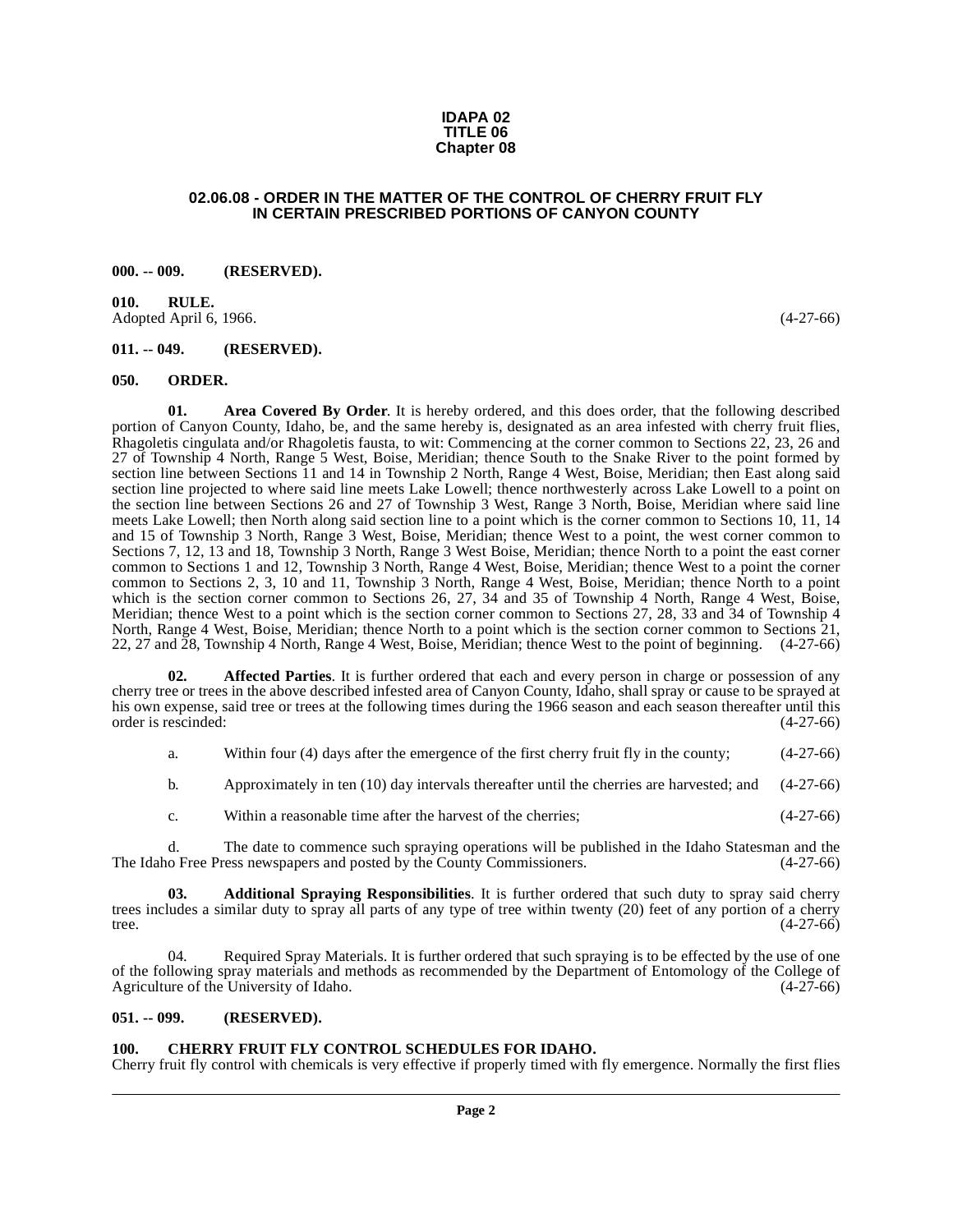### **IDAHO ADMINISTRATIVE CODE IDAPA 02.06.08 Control of Cherry Fruit Fly in Canyon County**

begin to emerge in Idaho the last of May. The most accurate timing can be obtained by using a "tangle-foot" board. Make the first application as soon as the first fly is found on a trap board. Treatment will kill the adult flies before they deposit their eggs. There is no known method of control after the eggs are laid. Trees adjacent to cherry trees, such as occurs in mixed plantings, should also be treated since the adults will rest on these trees as well as on cherry trees. There are several spray schedules available which will do an effective job of controlling the cherry fruit fly. Any one of the following, if properly timed and carefully applied, will give excellent control of this insect and result in worm-free cherries.

<span id="page-2-5"></span>**01. Methoxychlor-Rotenone**. Use three (3) pounds of methoxychlor wettable powder or two (2) quarts of the two (2) pound per gallon emulsifiable concentrate in each one hundred (100) gallons of water. Apply the methoxychlor when the first flies are observed and follow at ten (10) day intervals with three (3) pounds of five percent (5%) rotenone wettable powder in one hundred (100) gallons of water until the cherries are harvested. Methoxychlor can be used up until seventeen (17) days before harvest. However, more than one (1) application of a methoxychlor wettable powder spray may leave an unsightly white residue on the fruit which is difficult to remove. (4-27-66)

<span id="page-2-7"></span>**02.** Parathion-Rotenone. Use one (1) pound of twenty-five percent (25%) parathion wettable powder or one-half (1/2) pint of the four (4) pound emulsifiable concentrate material in one hundred (100) gallons of water up until fourteen (14) days before harvest; at that time switch to three (3) pounds of five percent (5%) rotenone powder in one hundred (100) gallons of water and continue on through harvest at seven (7) day intervals. (Do not use parathion on backyard trees or where commercial orchards are adjacent to towns. Special protective clothing must be worn by the applicator whenever parathion is used - follow the precaution on the label.)  $(4-27-66)$ the applicator whenever parathion is used - follow the precaution on the label.)

<span id="page-2-3"></span>**03. Malathion**. Use one (1) pint of five (5) pound per gallon emulsifiable concentrate in one hundred (100) gallons of water. Apply at ten  $(10)$  day intervals up until three  $(3)$  days before harvest. Malathion emulsion sprays may cause spotting of fruit in some areas. sprays may cause spotting of fruit in some areas.

<span id="page-2-2"></span>**04. Diazinon**. Use one (1) pint of a two (2) pound per gallon emulsifiable concentrate in one hundred (100) gallons of water. Apply at ten (10) day intervals up until ten (10) days before harvest. Wettable powders of diazinon may be used. However, like other wettable powders, diazinon tends to leave heavy visible residues on the fruits. (4-27-66) fruits.  $(4-27-66)$ 

<span id="page-2-8"></span>**05.** Perthane. Use one (1) quart of four (4) pound per gallon emulsifiable concentrate in one hundred (100) gallons of water. Apply at ten (10) day intervals up until two (2) days before harvest. (4-27-66)

<span id="page-2-4"></span>**06. Methoxychlor-Parathion-Perthane**. For the first cover spray use two (2) pounds of fifty percent (50%) methoxychlor wettable powder in one hundred (100) gallons of water. Follow in ten (10) days with one quart of four (4) pound emulsifiable concentrate perthane or one-half (1/2) pint of four (4) pound emulsifiable concentrate parathion in one hundred (100) gallons of water. Continue applications of perthane at ten (10) day intervals up until two (2) days of harvest or continue applications of parathion at seven (7) day intervals up until fourteen (14) days of  $h$ arvest.  $(4-27-66)$ 

#### <span id="page-2-0"></span>**101. -- 149. (RESERVED).**

#### <span id="page-2-10"></span><span id="page-2-1"></span>**150. WARNING.**

<span id="page-2-6"></span>**01. Parathion**. Do not use parathion on backyard trees or where commercial orchards are adjacent to towns. Special protective clothing must be worn by the applicator whenever parathion is used - follow the precautions on the label.  $(4-27-66)$ 

<span id="page-2-9"></span>**02. Perthane And Methoxychlor**. Applications of perthane and methoxychlor may cause an increase in mite population. Therefore, growers may wish to use a phosphate spray in one of the cover sprays to keep down mite populations. Regardless of the formula used or the schedule followed, the sprays should be complete cover applications and all parts of the trees should be thoroughly sprayed. If any of the spray applications are followed by heavy rains, they should be repeated. Interplanted trees and forage along fence rows also should be sprayed at the time cherry trees are treated. While the cherry fruit flies deposit their eggs only in cherry fruits, they often rest on various types of foliage. Spraying foliage adjacent to cherry trees is important in obtaining good control of the cherry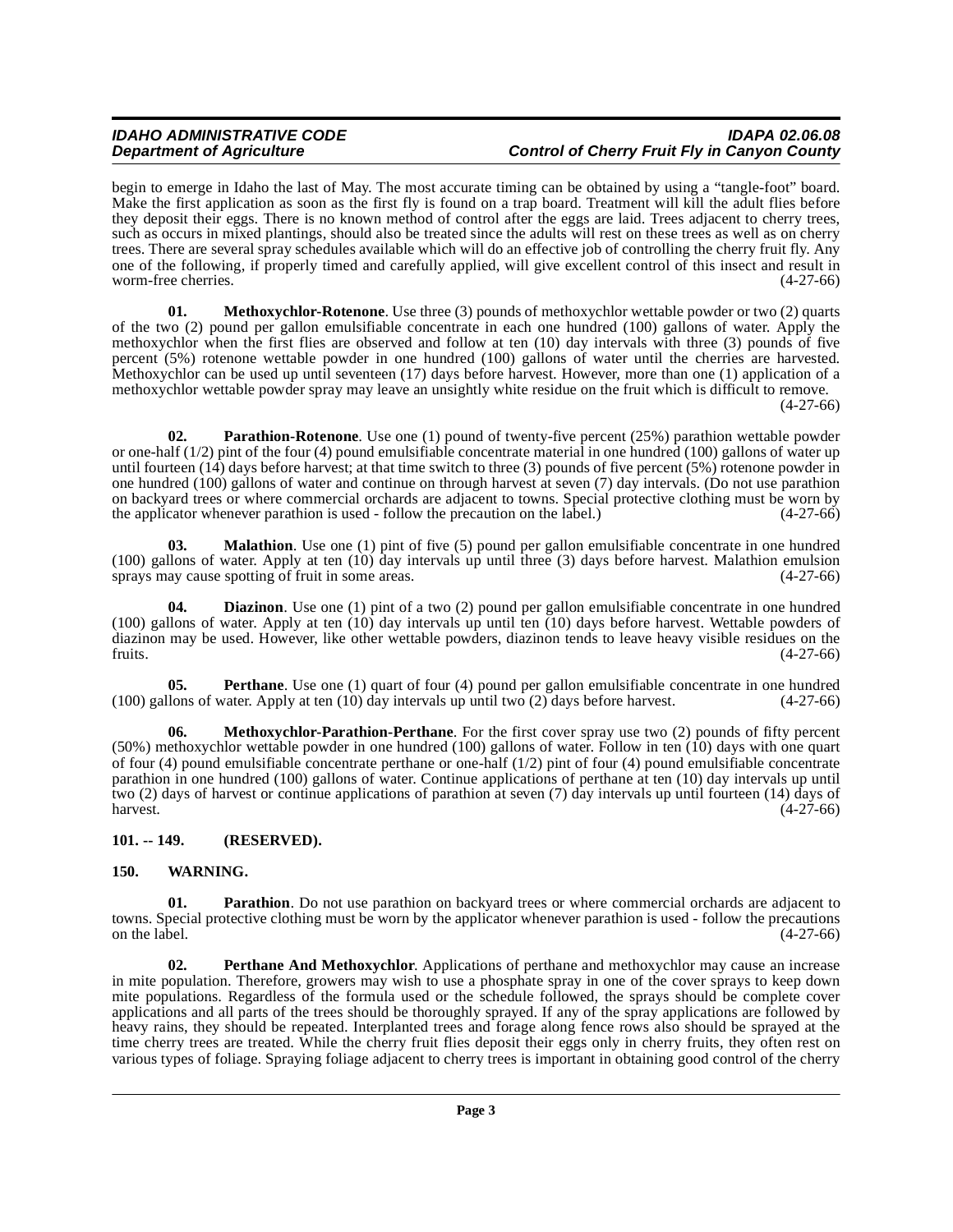fruit fly. Where fungicides are needed in productions of cherries, they may be added to the insecticides used for control of the cherry fruit fly.

<span id="page-3-4"></span>**03. Back-Yard Spraying Near Orchards**. Where control on "backyard" trees is required or where commercial orchards are adjacent to towns, a spray of methoxychlor-rotenone, malathion, diazinon, or perthane is recommended. (4-27-66) recommended.

<span id="page-3-3"></span>**04. After Harvest**. After harvest, apply a clean-up spray of malathion, parathion, or perthane (plus a miticide). Demeton (Systox) may be used at this time at the rate of one (1) pint of two (2) pound per gallon emulsifiable concentrate in one hundred (100) gallons of water. (4-27-66)

<span id="page-3-6"></span>**05. Failure To Spray**. It is further ordered that such spraying shall be effected by appropriate public officials (in the event that the person in charge or possession of said tree or trees fails or refuses to so do), at the expense of the person in charge or possession of said tree or trees. (4-27-66)

#### <span id="page-3-0"></span>**151. -- 199. (RESERVED).**

#### <span id="page-3-5"></span><span id="page-3-1"></span>**200. EFFECTIVE DATE.**

These rules will become effective on the 27th day of April, 1966. (4-27-66)

#### <span id="page-3-2"></span>**201. -- 999. (RESERVED).**